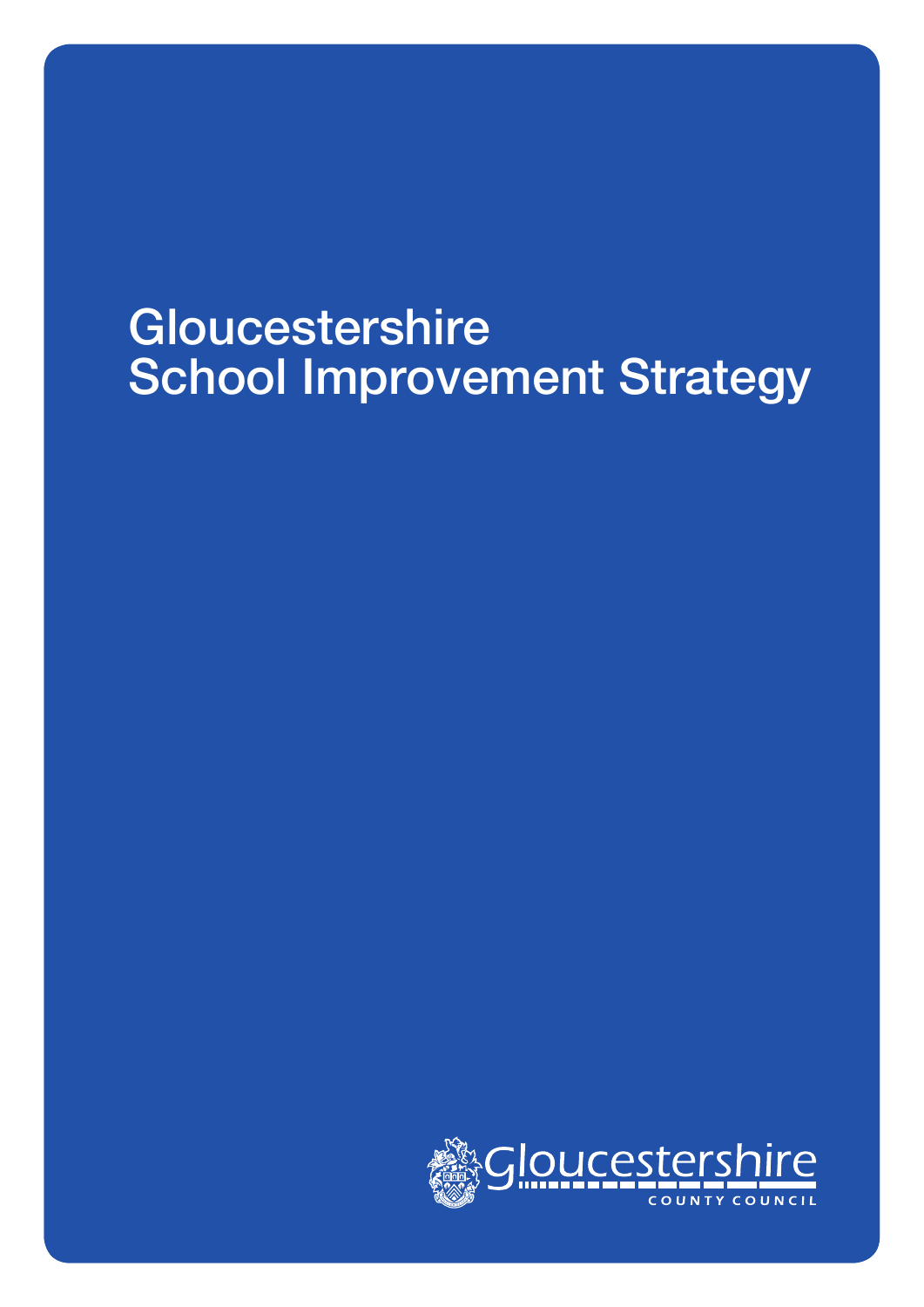#### **Gloucestershire** School Improvement Strategy

| Section 1<br><b>Statutory Context</b>                                                                                          | $2 - 3$        |
|--------------------------------------------------------------------------------------------------------------------------------|----------------|
| Section 2<br>Key principles underpinning school improvement in Gloucestershire                                                 | $\overline{4}$ |
| Section 3<br>Where are we now?                                                                                                 | $5 - 6$        |
| Section 4<br>A targeted approach to school improvement                                                                         | 7              |
| Section 5<br>Schools causing concern – eligibility for intervention                                                            | $8 - 12$       |
| Section 6<br>The roles of the Local Authority (LA) and the Regional Schools<br><b>Commissioner (RSC) in School Improvement</b> | $13 - 14$      |
| Section 7<br><b>Gloucestershire School Improvement Board</b>                                                                   | 15             |
| Section 8<br><b>Education Outcomes and Intervention</b>                                                                        | 16             |

# » CONTENTS » CONTENTS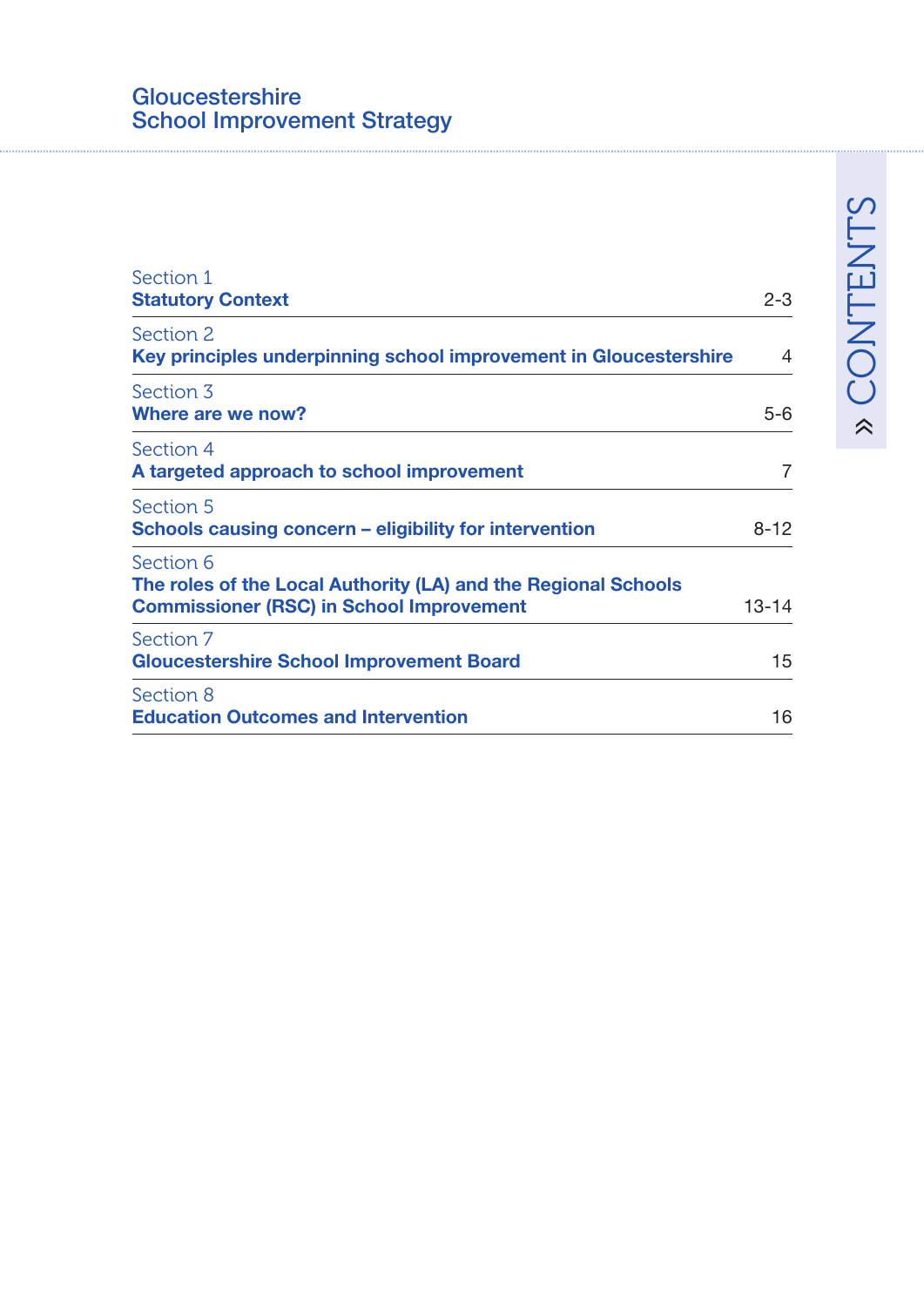# Statutory Context

The local authority's statutory responsibilities for educational excellence are set out in the School Standards and Framework Act 1998. A local authority must exercise its education function with a view to promoting high standards. This duty has to be discharged within the context of increasing autonomy, changing accountability for schools and the expectation that schools themselves should lead improvement.

The Education and Inspections Act 2006 defined the strategic role of the local authority in the school improvement process:

- As champion of the needs of children and young people and their families
- In the planning, commissioning and quality assurance of educational services
- In challenging schools and, where appropriate, to commission support and, if necessary, intervene in the management and governance of schools and
- Where a local authority has concerns about academy performance it must raise them directly with the DfE.

The 2006 Act required local authorities to respond to parental concerns about the quality of local schools and granted new powers to intervene early in maintained schools where performance was poor. Part 4 of the Act set out measures for tackling school underperformance by:

- Enabling early action to tackle school underperformance so that it does not become entrenched and lead to school failure
- Ensuring that effective support and challenge is provided immediately when unacceptable standards are identified so that improvements can be made quickly
- Securing decisive action if a school in special measures fails to make sufficient progress so that the education and life chances of pupils are safeguarded.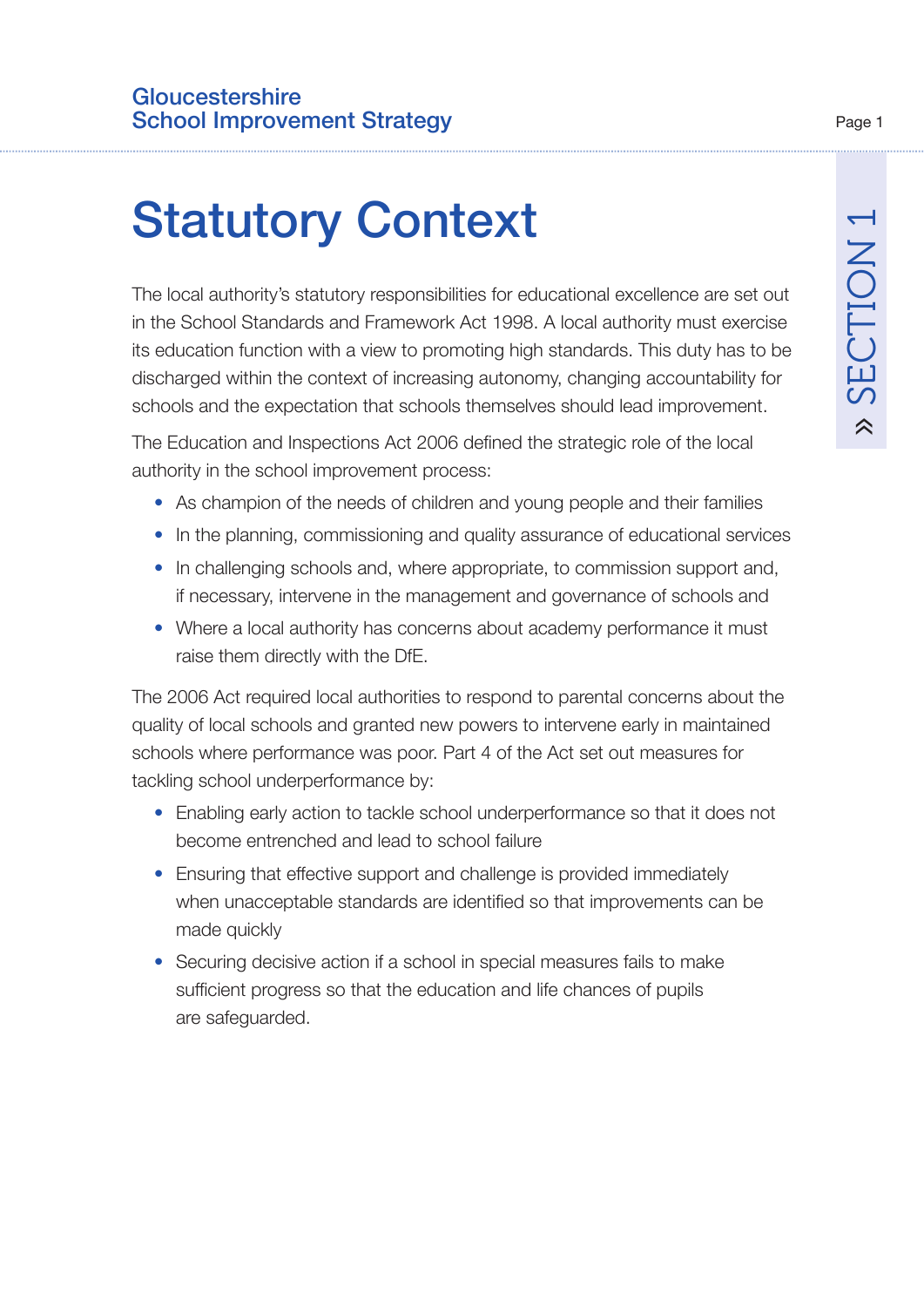#### **Statutory Context (continued)**

The Education and Adoption Act 2016 amends the 2006 Act by:

- Stating that every school judged inadequate by Ofsted will become a sponsored academy.
- Giving new powers to the Secretary of State to intervene in schools considered to be underperforming.
- Expanding the legal definition of the 'eligible for intervention category' to enable the Secretary of State to turn such schools into academies or intervene in them in other ways placing new duties on schools.
- Requiring schools in specified cases to work with an identified sponsor towards the making of academy arrangements with a sponsor.
- Removing the requirement for a general consultation to be held where a school is being converted to a sponsored academy.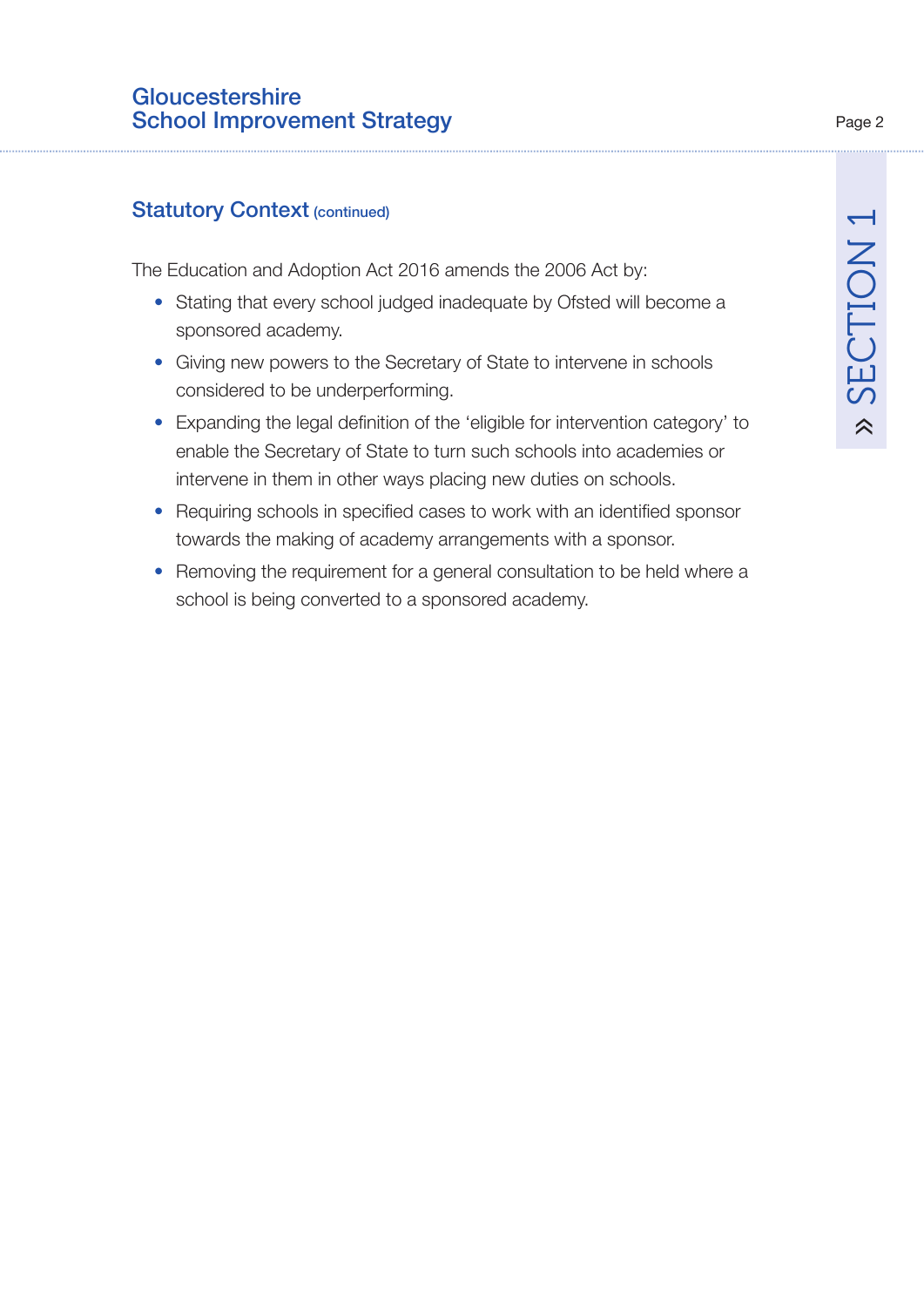# Key principles underpinning school improvement in Gloucestershire

The key principles are:

- **i.** In line with the Council Strategy 2019-2022 which states that we want every Gloucestershire child to have a high quality education, suited to their needs, that equips them with the skills and attributes they need to make a positive contribution to their community and succeed in life.
- **ii.** Every child and young person should have the opportunity to reach their full potential and have a positive school experience.
- **iii.** Every school in Gloucestershire should make effective provision for children and young people.
- **iv.** There is a collective responsibility for the outcomes for young people.
- **v.** In a school-led system, responsibility for improvement lies primarily with the schools. The LA has a statutory duty to challenge and where necessary intervene in schools in order to raise standards.
- **vi.** Trust and partnership are at the heart of a self-improving system. The LA will share with schools the criteria by which they are judged. LA officers will work with governors and headteachers to determine the level of challenge and intervention from the local authority to ensure rapid and sustainable improvement, brokering appropriate support where necessary.
- **vii.** Where the LA has concerns about academy performance, it will raise them with the academy and if necessary with the Secretary of State via the Regional Schools Commissioner and through Ofsted.
- **viii.** Strong leadership and governance are essential. The role of governors is to hold school leaders to account. The role of the LA is to evaluate and quality assure the effectiveness of governing bodies.
- **ix.** School-to-school improvement networks that are built on autonomy and strong professional relationships are vital to ensure effective support is available to all schools.
- **x.** Teaching School Alliances support schools working in partnership to improve the quality of educational provision.
- **xi.** Schools Forum ensures that resources are deployed to improve standards using best value principles.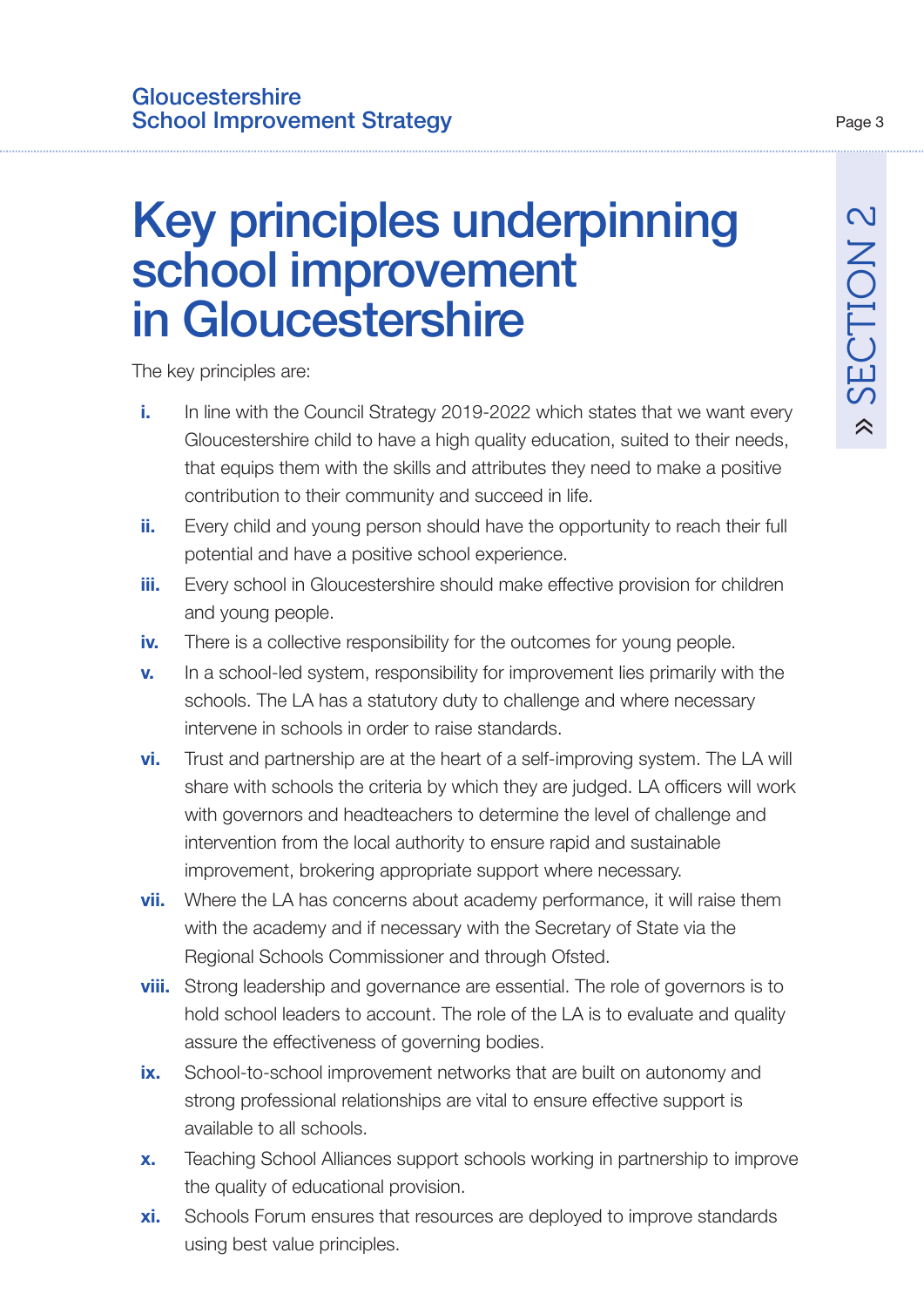# Where are we now?

Education provision across the county includes:

- Around 800 early years settings (Childminders and Day Care) the highest private, voluntary and independent sector of any local authority in England
- Around 300 schools of which almost one third are academies
- 12 special schools (4 of which are sponsored academies)
- 4 colleges
- 5 alternative provision schools one of which is a free school and one is the Hospital Education Service

Our context is complex and one of continued challenges both demographically and geographically, a diverse population, an increasingly mixed range of schools and settings in all sectors, and increasing financial demands. Multi-Academy Trusts have an increasing presence in the county and there is also a need for a number of new schools over the next few years.

Over the past seven years, the rate of progress of schools in the primary sector from satisfactory/requires improvement to good has increased. In 2011, 64 schools were judged 'satisfactory'. In July 2019, 24 primary schools and academies were judged to require improvement (RI). This represents a good transfer rate from RI to Good or better despite successive changes to the Ofsted framework that have raised the bar. The arrangements for school intervention have been strengthened to reflect and meet this challenge from Ofsted.

In the secondary sector, where the vast majority of schools are academies, the profile of Gloucestershire's secondary schools in Ofsted terms has been more volatile.

Although outcomes for children and young people in Gloucestershire are high overall, the high standards of attainment mask several areas of underperformance and low progress for individuals and groups of children and young people. The attainment gap between children with additional needs and their peers is too wide. Whilst the Online Pupil Survey indicates that children and young people are generally happy and feel confident about the future, there are increasing numbers who report that they are worried about the future.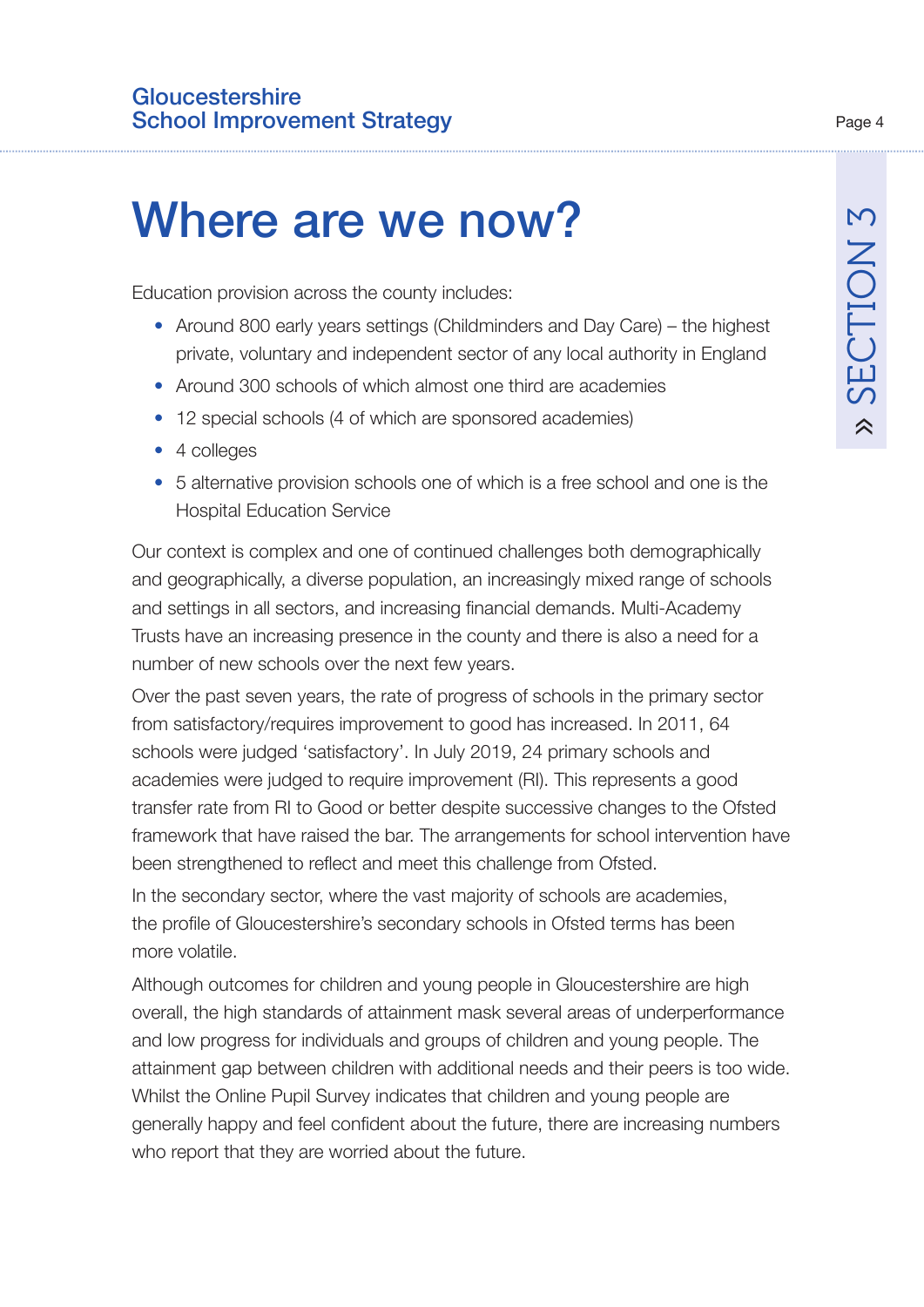#### **Gloucestershire** School Improvement Strategy

#### Where are we now? (continued)

The rate of exclusion in the county is high and there are children at risk of exclusion or who are being removed from school by their families to be home educated as they feel that school cannot meet their needs. Furthermore, the national concern regarding 'off-rolling' is reflected locally.

Our strengths include:

- The clarity and consistency of our school improvement model;
- The commitment of our workforce to better outcomes:
- The quality of challenge, intervention and oversight of schools;
- The range of support for teachers and governors that is provided, commissioned and brokered;
- Our commitment to continuous professional development within the LA and within schools;
- The strength of our partnership with schools and other providers, e.g. local partnerships, teaching schools;
- The way in which the school improvement model has adapted and innovated to maintain the focus on impact.

The local authority is one of many partners in the educational landscape and seeks to use its influence to support and signpost schools to access the best sources of advice and guidance.

Our areas for development include:

- Developing and strengthening our approach to closing the gaps in achievement for the most vulnerable and disadvantaged children and young people;
- Increasing the number of schools judged to be good or better in the context [of a new inspection framework; https://www.gov.uk/government/publications/](https://www.gov.uk/government/publications/education-inspection-framework) education-inspection-framework
- Securing high quality and sustainable external support for schools.

Barriers to improvement include:

- Increasing demand from schools and settings in the context of diminishing resources at the centre;
- School budget constraints;
- The challenges inherent in the management of small rural schools.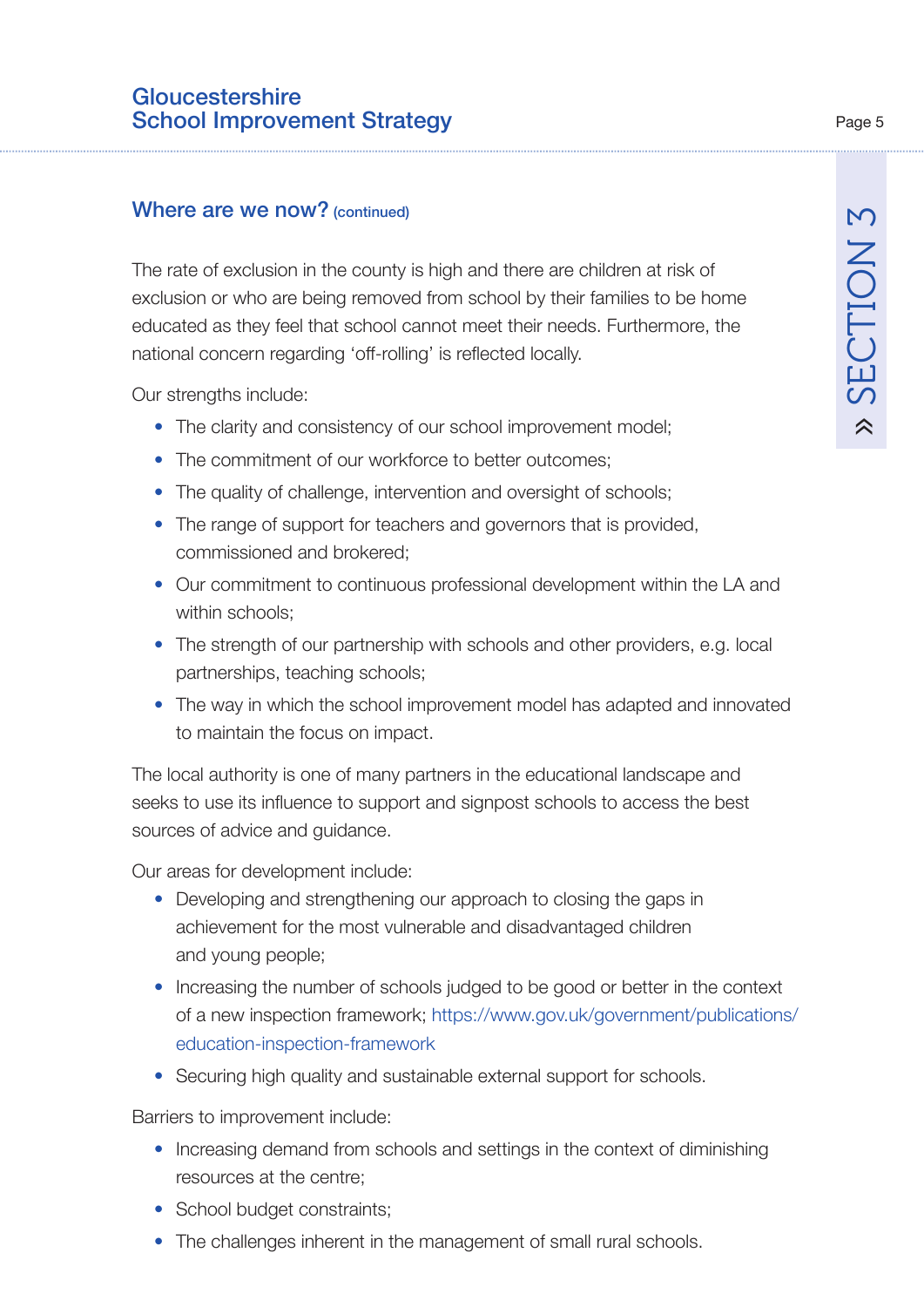# A targeted approach to school improvement

The LA identifies schools that require support and challenge and responds promptly to intervene.

The LA uses a range of information and data in order to secure a comprehensive understanding of the quality of provision in all schools and to identify areas of strength and weakness. Accurate risk assessment is a strength of the LA. There is a differentiated, bespoke approach to support and intervention for all schools. The school improvement journey is clear and applied consistently to schools causing concern. A team of Education Leads and Performance Advisers use a set of school improvement tools. These include the project group approach and a risk assessment undertaken with headteachers and Governors.

Support is commissioned from successful schools, local and national leaders in education, national leaders of governance and external consultants.

The aim is to develop and support a self-improving school system.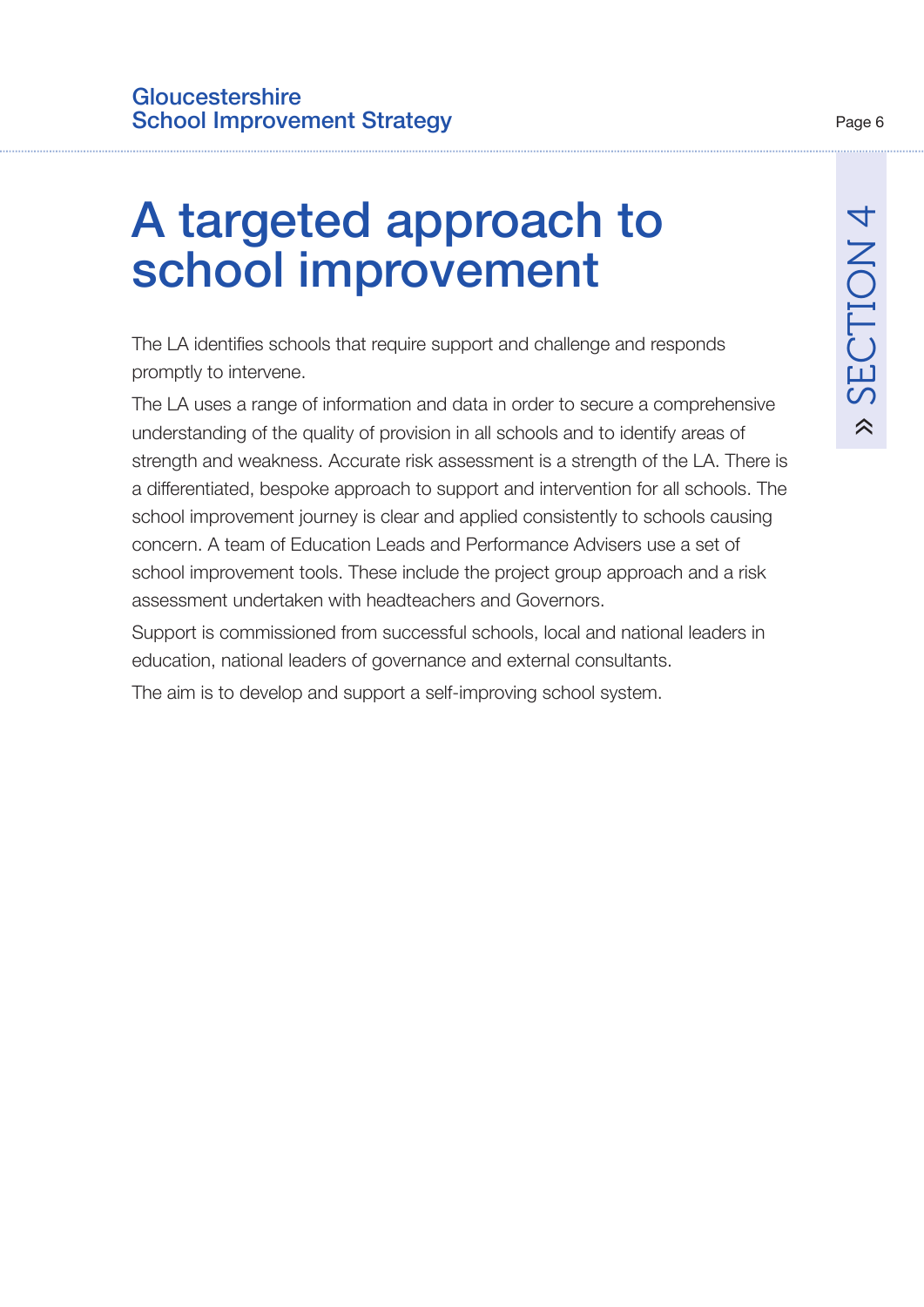# Schools causing concern – eligibility for intervention

Schools are eligible for intervention where one or more of the following apply:

- **1.** The school has been judged inadequate at its most recent Ofsted inspection
- **2.** Vulnerable in an inspection and rapid improvement is required e.g. the school has been judged to require improvement in the most recent inspection; the school remains good but with a return inspection within two years, there is a decline in standards over time.
- **3.** Standards are unacceptably low i.e. attainment and/or progress is close to or below the government's floor standards, or are in decline
- **4.** There is a budget deficit or significant overspend and plans to reduce them are not robust
- **5.** Governors do not fulfil their statutory duties; there are persistent vacancies on the governing body and/or meetings are not quorate
- **6.** There are weaknesses in SEND provision
- **7.** Safeguarding procedures are not fully in place
- **8.** Falling rolls make the school vulnerable to budget problems; significant shortages and staff re-structure
- **9.** Capacity is limited due to high turnover, staff vacancies, recruitment or retention issues
- **10.** The safety of pupils or staff is threatened and there is a breakdown in discipline
- **11.** Groups of pupils make unacceptably slow progress and/or significant and widening gaps between some groups of pupils
- **12.** High levels of mobility/casual admissions
- **13.** The quality of teaching is not consistently good enough across the school or within key stages
- **14.** Parents'/carers' perceptions of the school are negative or deteriorating and there are complaints to the LA, Ofsted or the DfE/RSC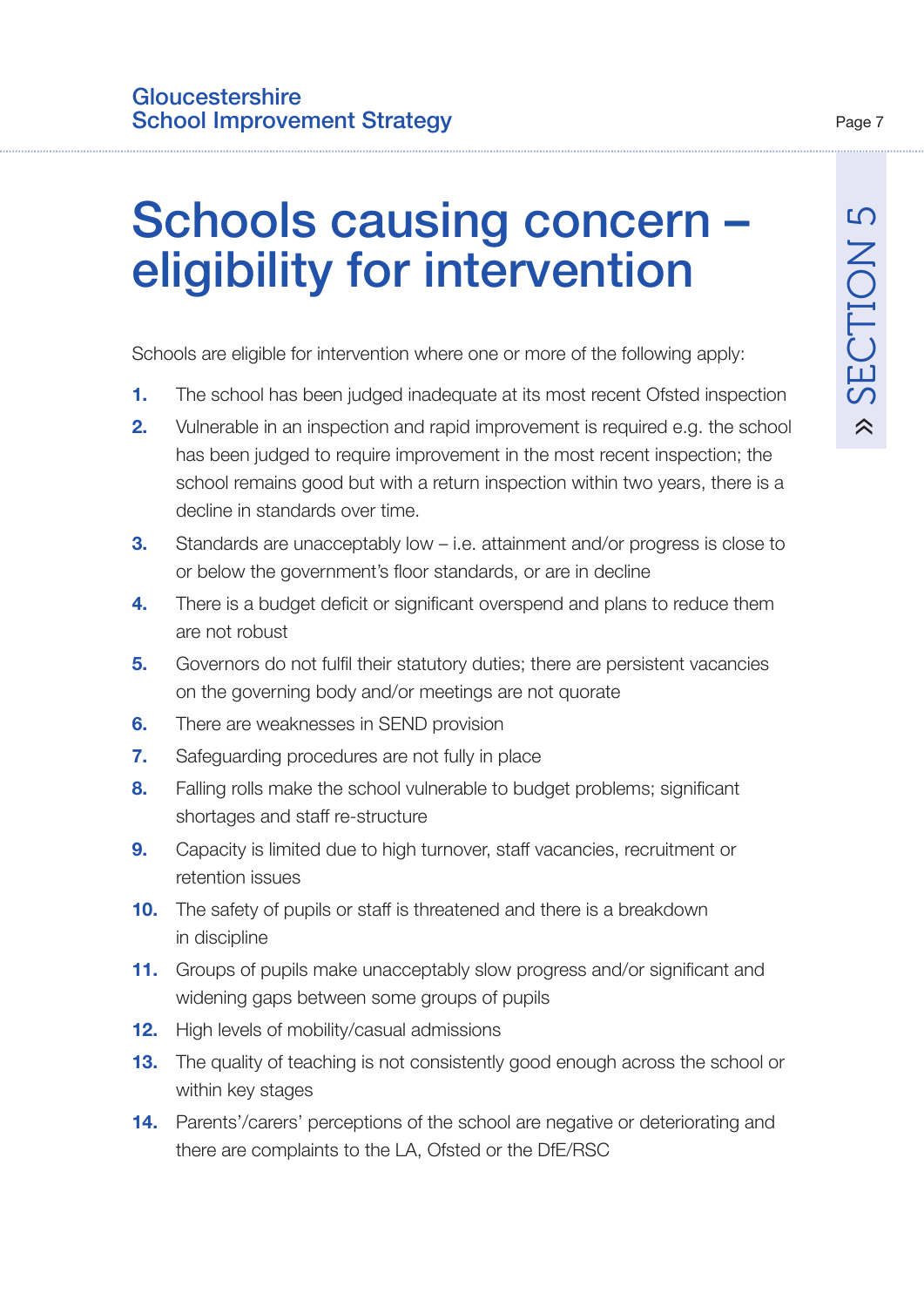- **15.** Headteacher vacancy or absence
- **16.** Leadership and management requires additional support or capacity is limited
- **17.** Pupil attendance is low or declining and/or persistent absence is rising
- **18.** Levels of permanent and fixed term exclusions are higher than average and/ or rising
- **19.** Pupil voice indicates the school is in decline
- **20.** The school has been identified by the Regional Schools Commissioner as 'at risk'.

#### Governance and Governor Services

In order to support effective governance, the LA provides a comprehensive central service for governors. A team of governor trainers who provide high quality training for governors and governing boards complements this service. Uptake of training is high and there is regular monitoring of those governing boards that have not secured training.

As a result of highly effective governance in some schools, there are governors in Gloucestershire who have been accredited as National Leaders of Governance (NLGs). The LA has worked proactively with governors to secure leaders in governance and governors who can be called upon to act as additional governors and where necessary, to serve on Interim Executive Boards.

#### Specialist support

Research shows that schools at risk of decline or failure are likely to benefit from specialist HR advice. An HR business partner for schools is dedicated to the Education Outcomes and Intervention Team. Where the school would benefit from other specialist support (e.g. Safeguarding, Finance, Health and Safety) this is coordinated through the project group.

In order to ensure that budgets are used effectively, schools are monitored and potential deficit is challenged robustly by the deficit scrutiny group.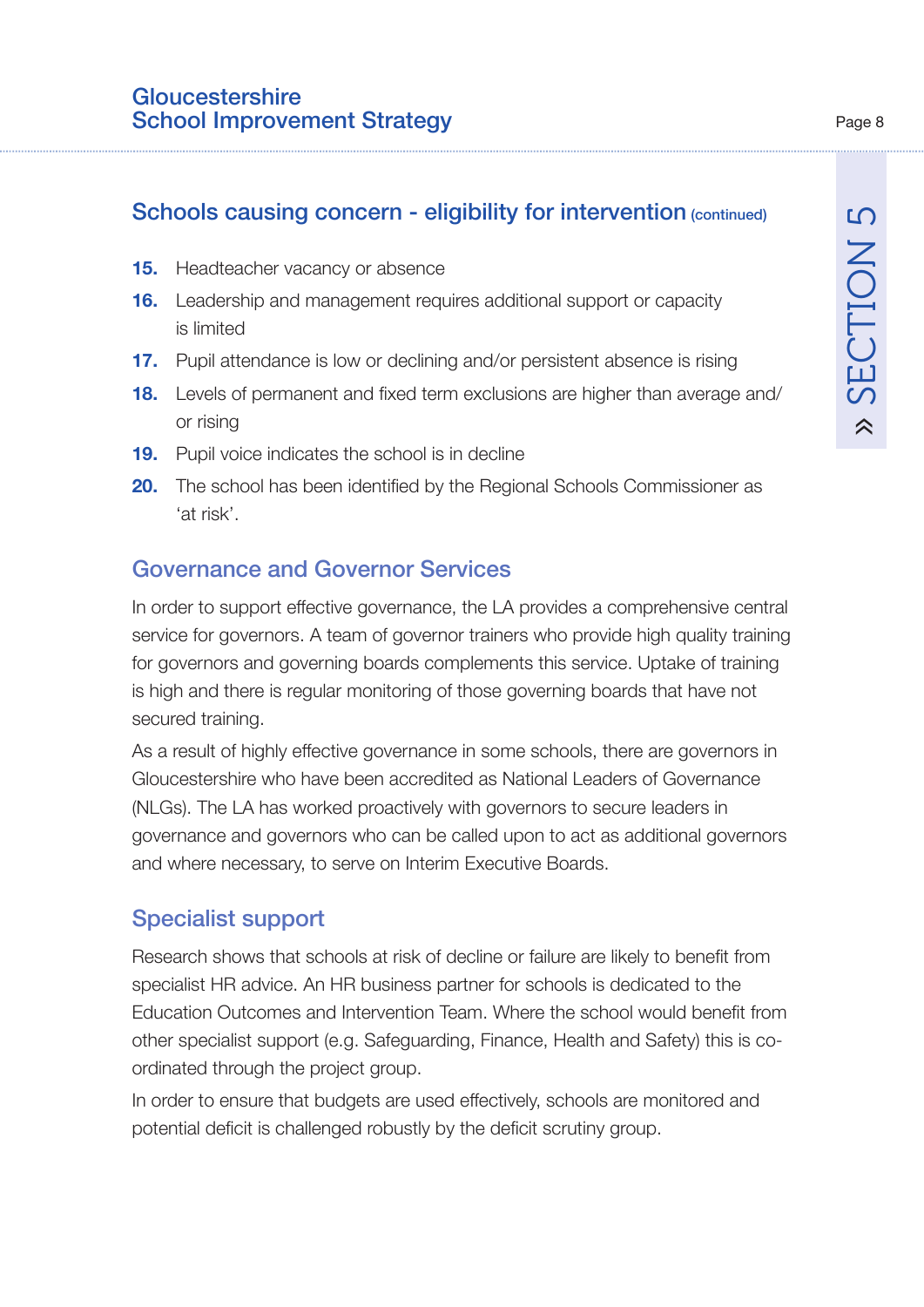#### The clarity of the local authority's relationship with other providers and impact

The LA seeks to work constructively with academies and sponsored academies. Where schools elect to convert to academy status the LA supports the transition. Where schools are already highly autonomous and successful, the LA respects the decisions taken by the schools to determine their status. Where schools are less successful and less independent, the LA works closely with the DfE and the schools themselves to advise and inform their decision-making. The LA was instrumental in the creation of one of the earliest models of sponsorship in the county and has a history of robust decision making to seek alternative solutions and partnerships with other providers.

Where there are concerns about standards or leadership in an academy, the LA works with the DfE and Regional Schools Commissioner to ensure that the appropriate challenge is given.

#### System leaders and school-to-school support

The LA promotes strong relationships between schools and academies and other partners locally and regionally through its partnership with school leaders and practitioners.The LA convenes a range of opportunities for partnership working and co-ordinates a number of networks for headteachers, senior leaders and governors. The LA also hosts conferences and leads training. In addition to the role of convenor and facilitator, the LA is an active partner in local school partnerships and associations and the Teaching School Alliances. The LA provides input to headteachers and governors at regional meetings on effective governance and Ofsted issues at key times of the year.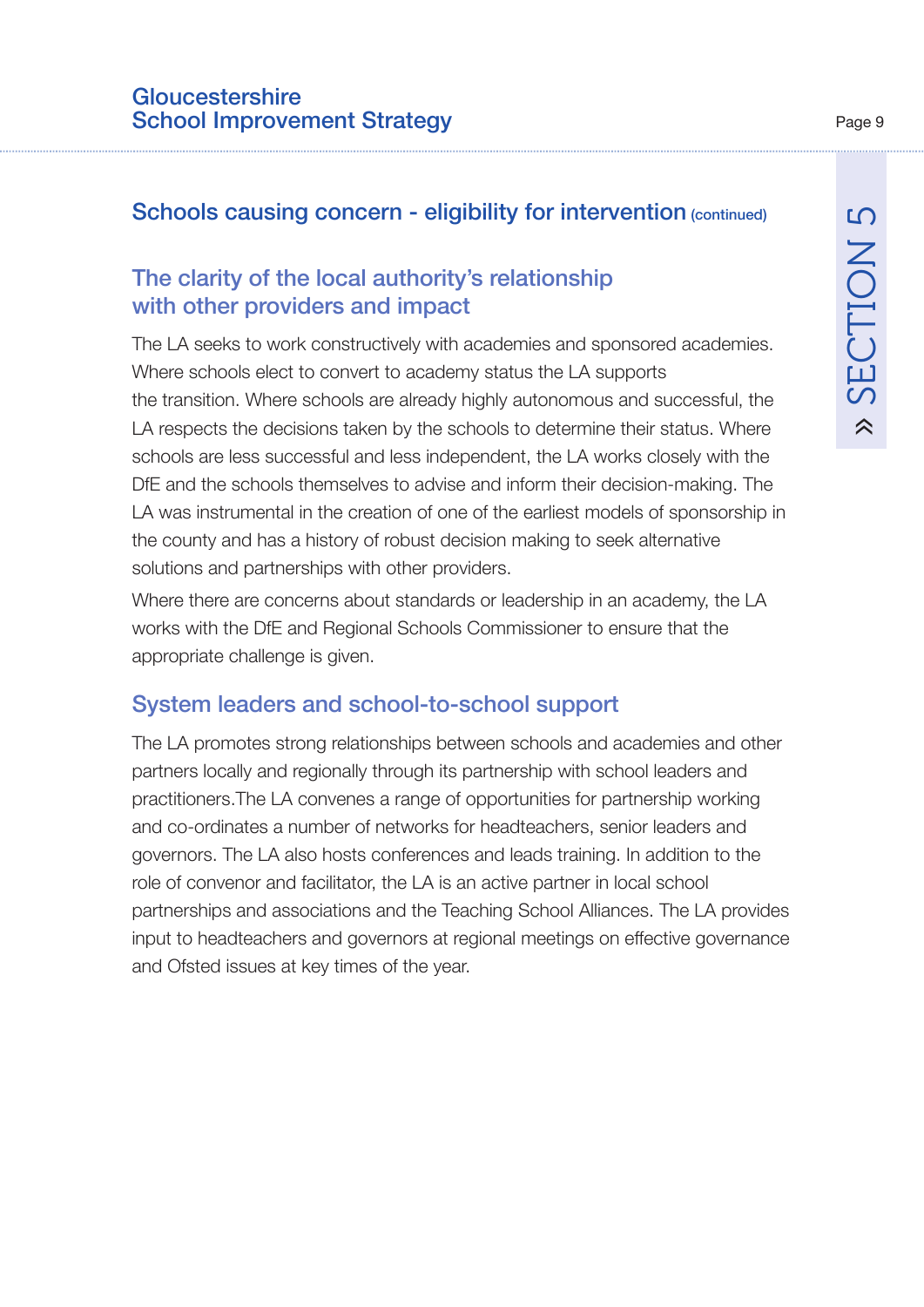The LA brokers or commissions school-to-school support or other support in weaker schools. The LA works closely with the community of LLEs and NLEs in the county to provide support for schools where appropriate. The LA has identified a number of skilled and quality assured school leaders to act as Consultant Headteachers. These are the headteachers of good and outstanding schools who have a track record of leadership within their own schools and who have the capacity to support the improvement of others. Consultant Headteachers work with schools in a number of ways according to their skills and specialisms. There have been a number of examples of very effective and successful intervention from this group of 'expert' headteachers. The LA shares learning and best practice with members of this group to ensure that the consultant headteachers are fully conversant with the LA's school improvement model and policy.

#### New and Acting Headteachers

The LA provides a structured programme of support for new special and primary Headteachers. Meetings are held six times a year and structured around the information and guidance that headteachers need. This programme complements the support that is available through the National College and through the networks and partnerships such as Gloucestershire Association of Primary Headteacher (GAPH and Gloucestershire Associations of Secondary and Special Headteachers (GASH and GASSH).

#### Headteacher briefings

The LA regularly disseminates information and good practice to headteachers via the fortnightly newsletters (Heads Up), the LA Bulletin Board and via face-to-face briefings. These are routinely held and facilitated by the Education Outcomes and Intervention team.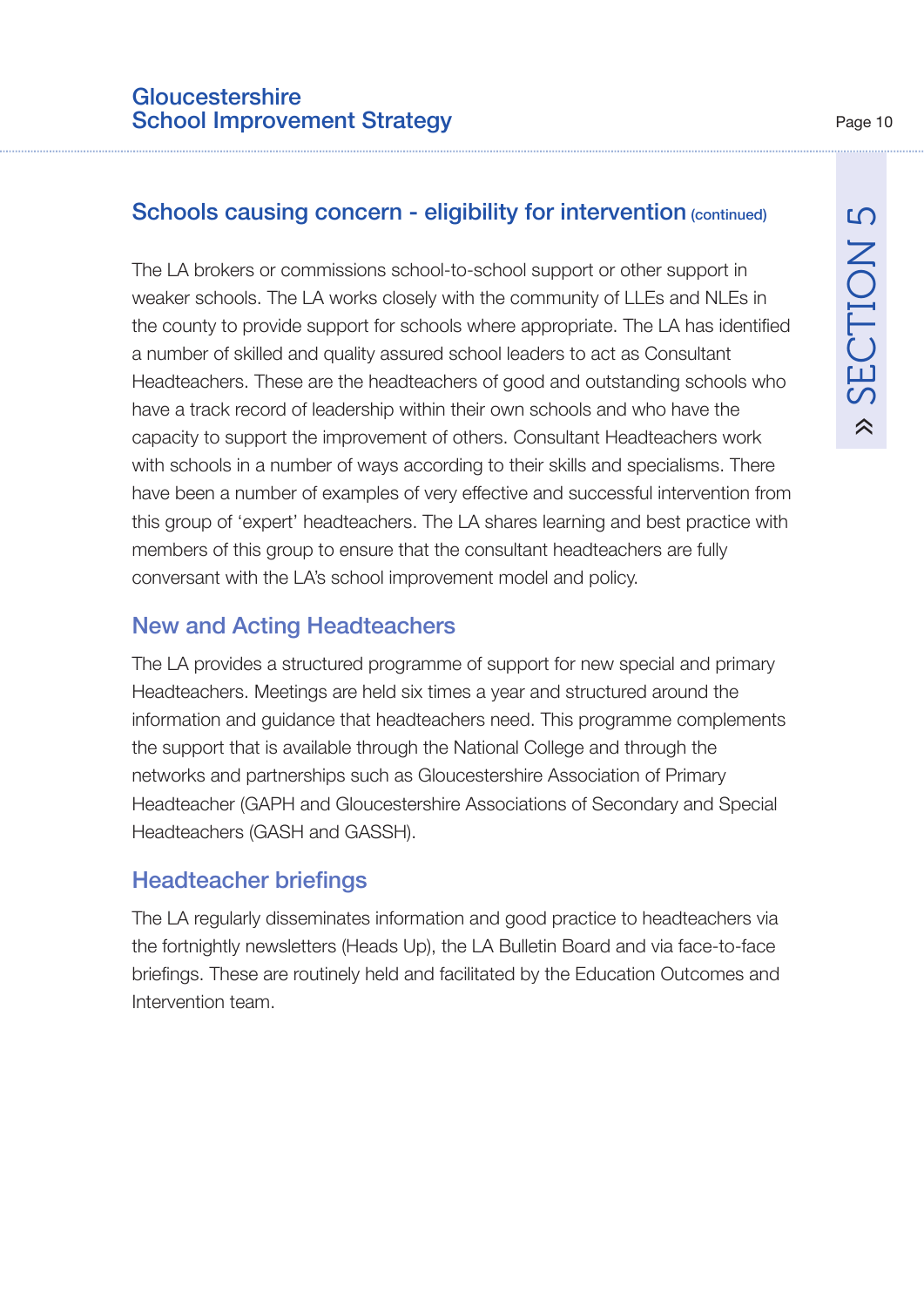#### Governors

The LA regularly disseminates information and good practice to governors via the fortnightly newsletters (What's Up Gov?), the Bulletin Board and face-to-face briefings alongside headteachers and through meetings jointly held with members of governors' networks. As a result, governors are well-informed regarding current priorities and local and national developments.

Similarly regular briefings are held for clerks to governing boards.

#### The Universal Offer

The LA provides a range of services that support and facilitate school improvement. Many of these can be accessed through Gloucestershire's traded services (GCCPlus) and are signposted by the school advisers. These include:

- English, mathematics and science subject leader network; newsletters; secondary senior leaders meetings
- Newly qualified teacher programme of training (in association with Headteachers and Adfecto)
- Closing the Gaps workshops, events and annual conference
- Headteacher, governor and clerk briefings
- New and Acting Headteachers programme
- Single issue school led improvement model
- Bespoke training in response to local needs
- Early Years Service
- Governor Services
- Headteacher performance management
- Other training that is commissioned/brokered
- Gloucestershire Healthy Living and Learning (GHLL)
- Development of well trained and supported moderators
- Assessment and moderation networks
- HR advice
- Financial support
- **Safeguarding**
- Health and Safety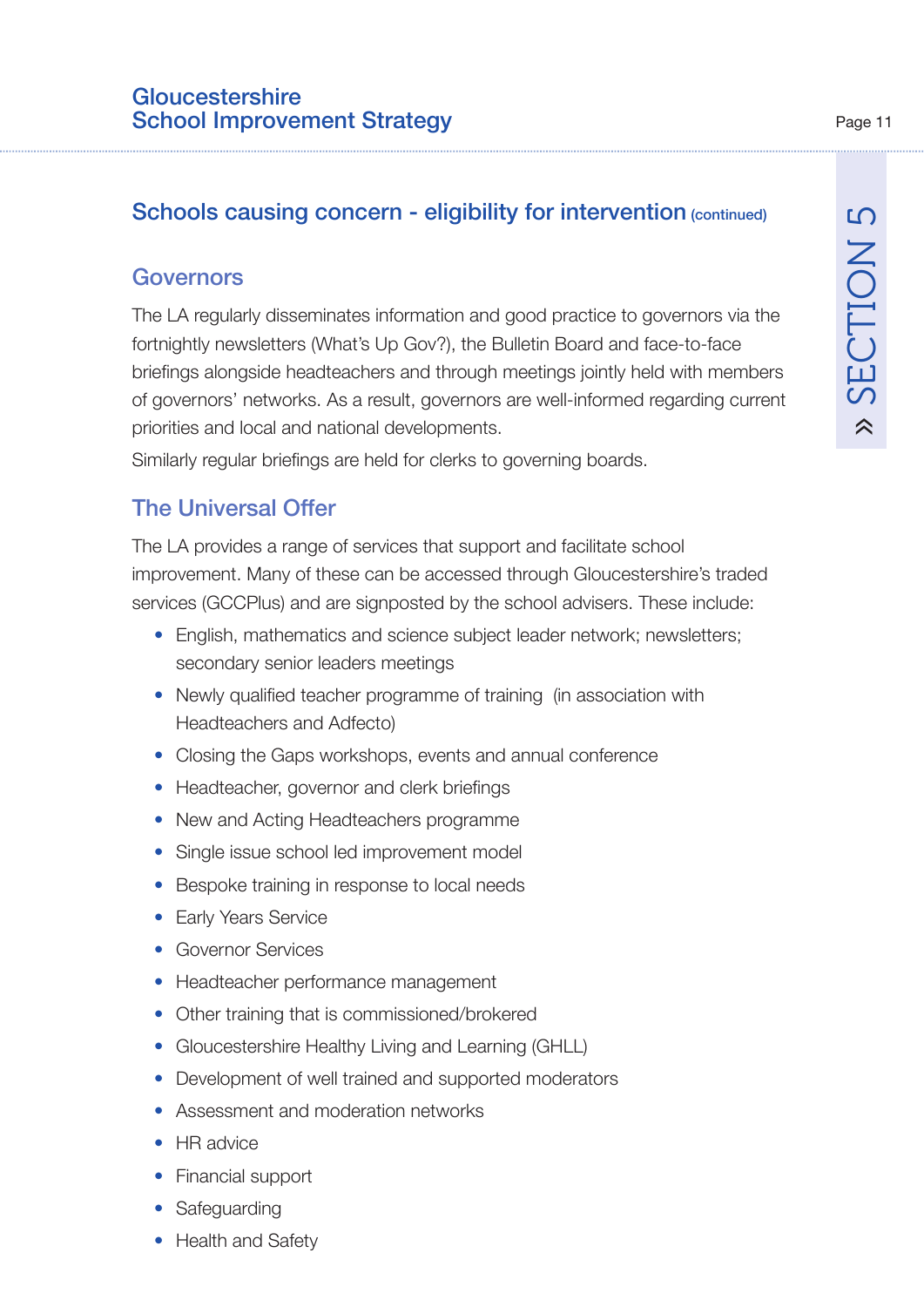# The roles of the Local Authority (LA) and the Regional Schools Commissioner (RSC) in School Improvement

The LA: The LA has a statutory duty (as outlined above) to identify schools causing concern and those that are in decline or at risk of failure; to challenge and undertake timely interventions in schools to raise standards.

Where the LA has concerns about academy performance it will raise them initially with the school and/or directly with the Secretary of State via the RSC and through Ofsted.

RSC: The role of the RSC is to work with school leaders to promote and monitor academies and free schools. RSCs operate alongside Ofsted, the Education Funding Agency and LAs in discharging their responsibilities. The RSC's role is to take action where academies and free schools are underperforming; decide on applications from maintained schools to convert to academy status; encouraging sponsors to operate in a region and improving poorly performing sponsors.

The role of the LA is to intervene directly to bring about rapid improvement in schools causing concern.

The RSC commissions other partners to improve underperforming free schools and academies.

Ofsted: Ofsted is responsible for inspecting and reporting on the quality of education that schools provide.

Gloucestershire County Council applies powers of intervention when deemed to be appropriate.

» SECTION 6

 $\lambda$ 

SECTION 6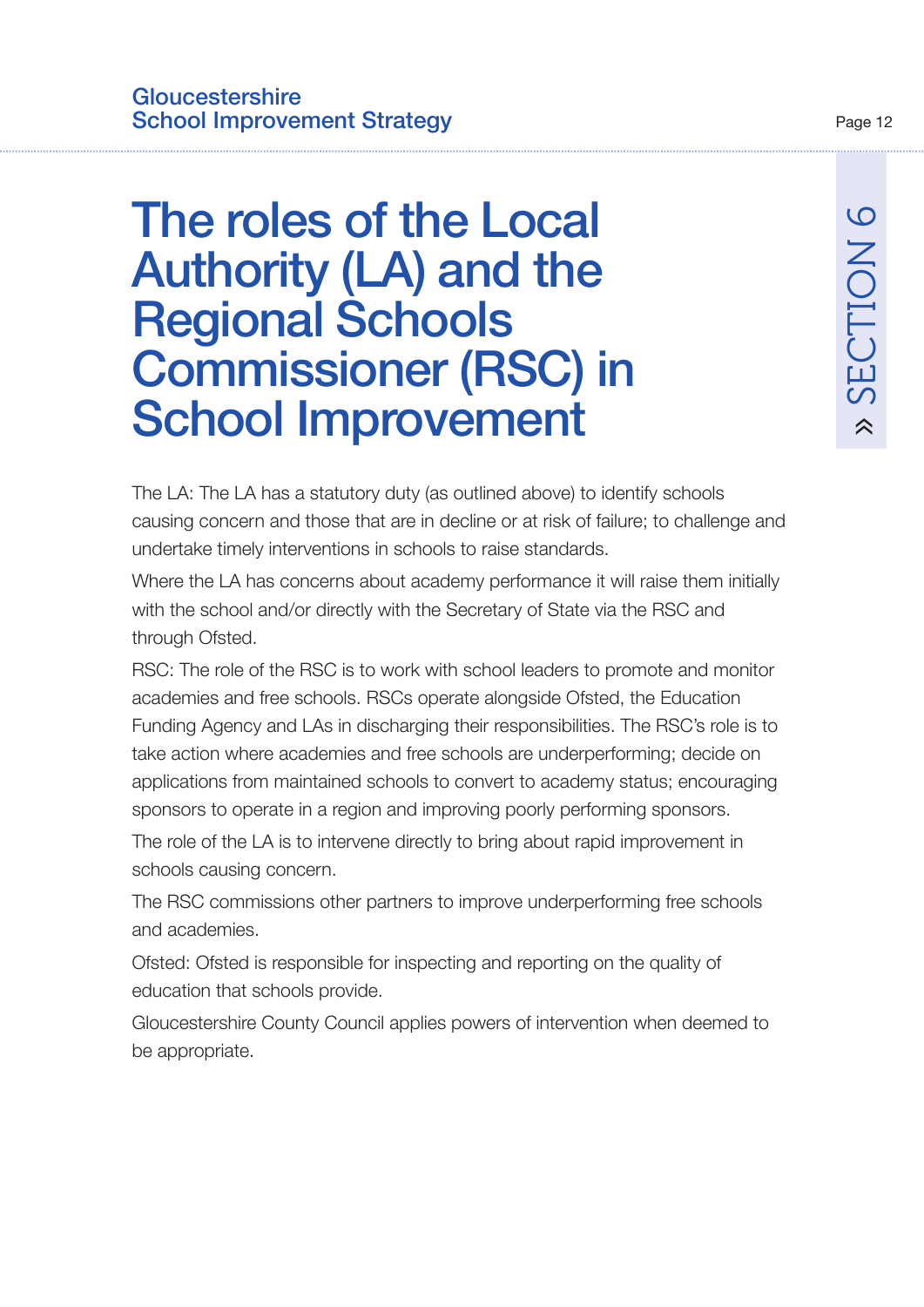#### The roles of the Local Authority (LA) and the Regional Schools Commission (RSC) in School Improvement (continued)

Further statutory guidance is detailed in <https://www.gov.uk/government/publications/schools-causing-concern--2>

#### The role of the Local Authority with Academies

The LA seeks to establish positive relationships with academies and multi-academy trusts.

If an academy seeks support or training from the LA, this is available.

Although there is no statutory obligation for academy trusts to provide data to the LA, sharing data has benefits for both parties.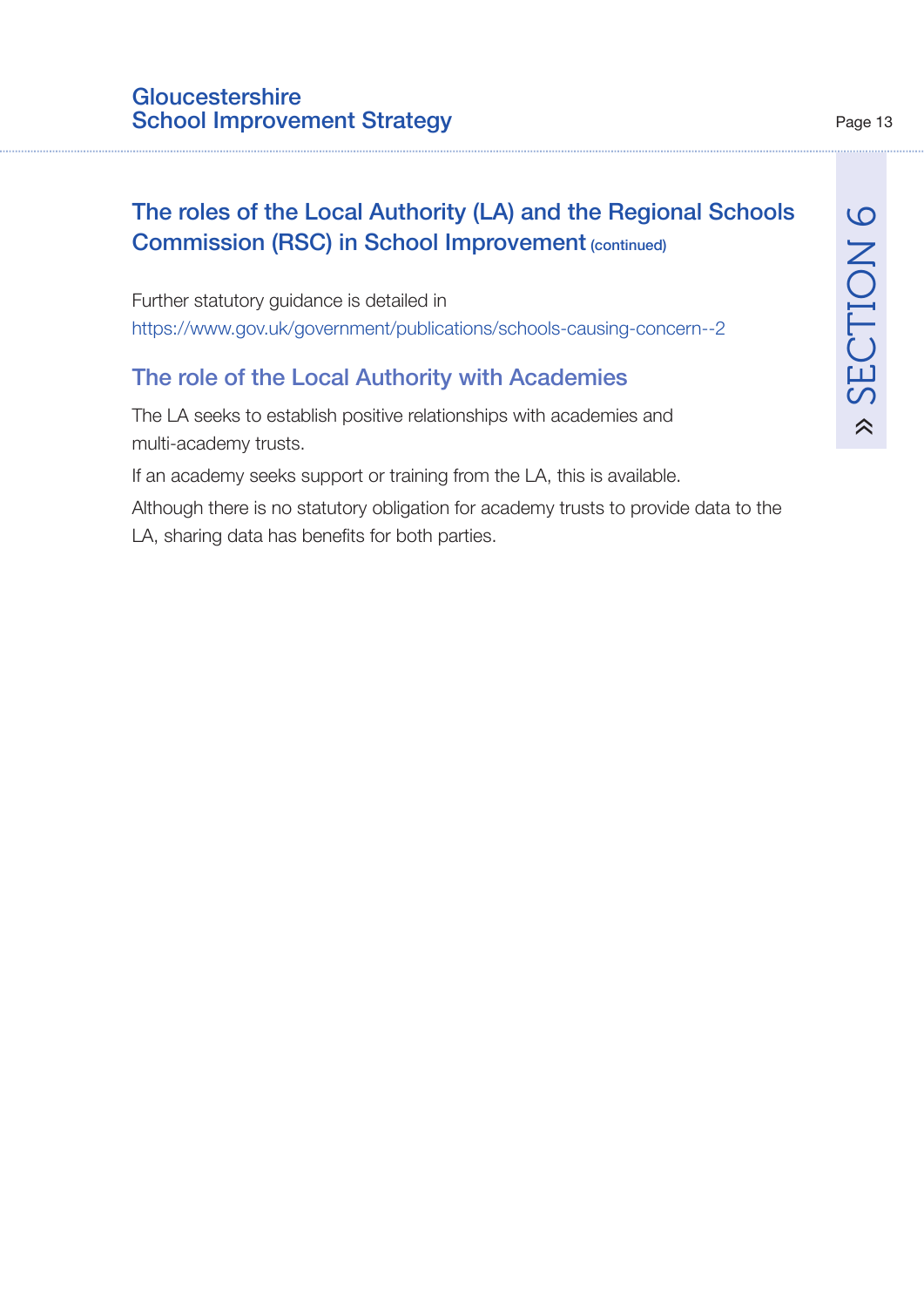# Gloucestershire School Improvement Board

The Gloucestershire School Improvement Board is a light-touch strategic body designed to bring greater coherence to the wide array of school improvement activity in the county through the partnerships (GAPH, GASH and GASSH), Adfecto, the Local Primary Partnerships and the Teaching School Alliances. Its role is not to duplicate these structures. It is to ensure that there is increased strategic alignment across priorities and activities, and to maximise the capacity and effectiveness of the school-led system of improvement.

The board has three main functions:

- **i.** Setting the strategic direction: the board will inform a county-wide strategic vision by identifying the most pressing priorities.
- **ii.** Building capacity for school-to-school support: through the phase partnerships the school-led system, as overseen by the board, will maximise the impact of the collective teaching school and NLE offer.
- **iii.** Addressing areas for improvement: the board will use published data and soft intelligence to enable the early identification of schools at risk and work with them in a supportive and professional way to provide an offer of high-quality support through the phase-based partnerships.

The remit of the board covers all schools, irrespective of type, and all schools will be treated equally.